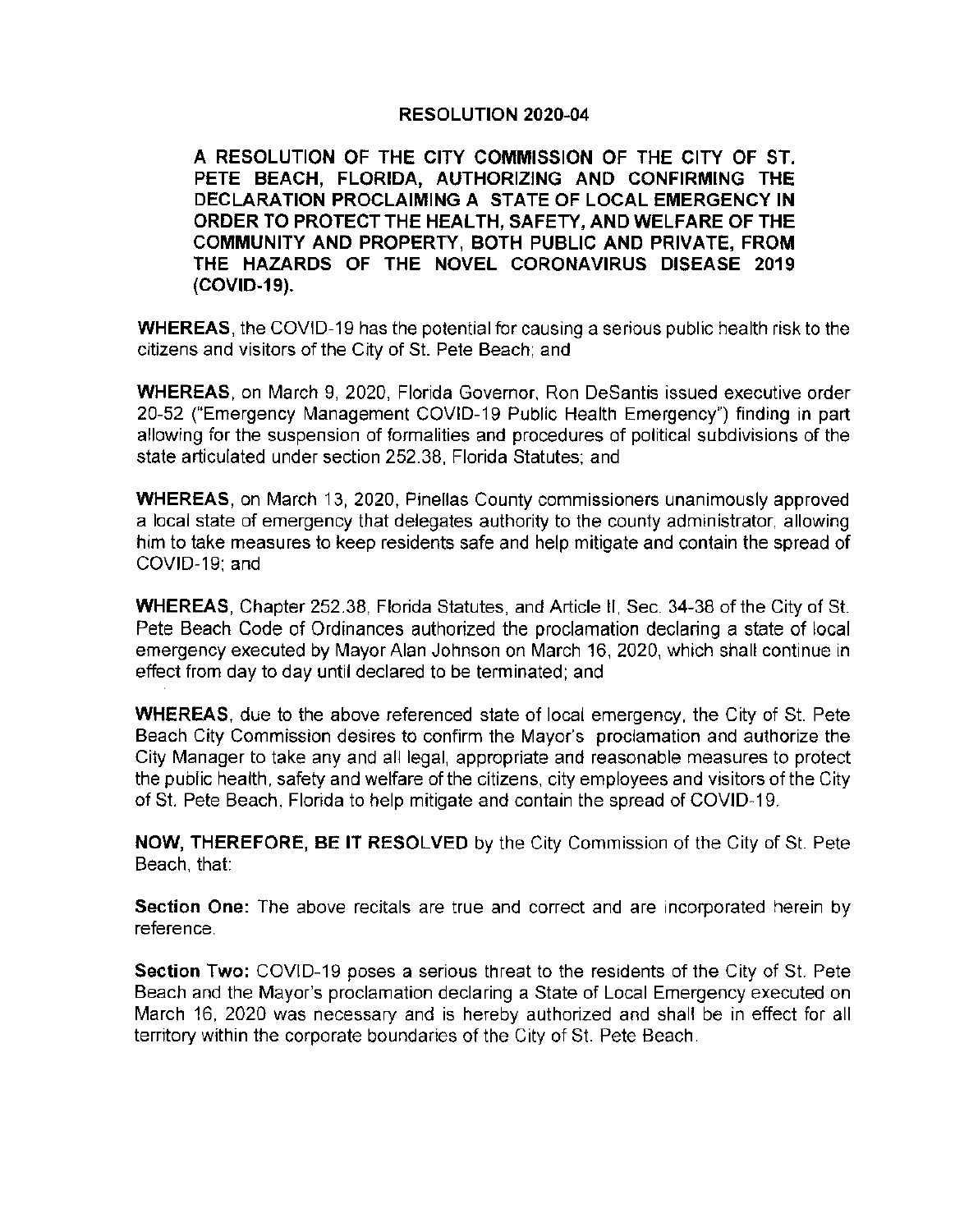**Section Three:** The City Commission authorizes the City Manager of the City of St. Pete Beach to take any and all legal, appropriate and reasonable measures to protect the public health, safety and welfare of the citizens. city employees and visitors of the City of St. Pete Beach, Florida to help mitigate and contain the spread of COVID-19.

**Section Five:** Such legal, appropriate and reasonable measures entrusted to the City Manager include, but are not limited to, waiving the procedures and formalities required by law of a political subdivision as provided in Chapter 252.38, Florida Statutes, and the powers and responsibilities expressed in the City's Charter, Code of Ordinances, policies , rules and regulations

**BE IT FURTHER RESOLVED THAT** the enforcement of the provisions of this Resolution and the emergency ordinances, pursuant to the City Code of Ordinance, Article II, Emergency Management, shall be in effect until the termination of the State of Local Emergency.

Passed this  $\frac{4}{3}$  day of March 2020 by the City Commission of the City of St. Pete Beach, Florida.  $\sqrt{67}$ 

P. Johnson

Alan Johnson, May

ATIEST: Rebecca C. Haynes,

APPROVED AS TO FORM AND LEGAL SUFFICIENCY:

Andrew Dickman, City Attorney